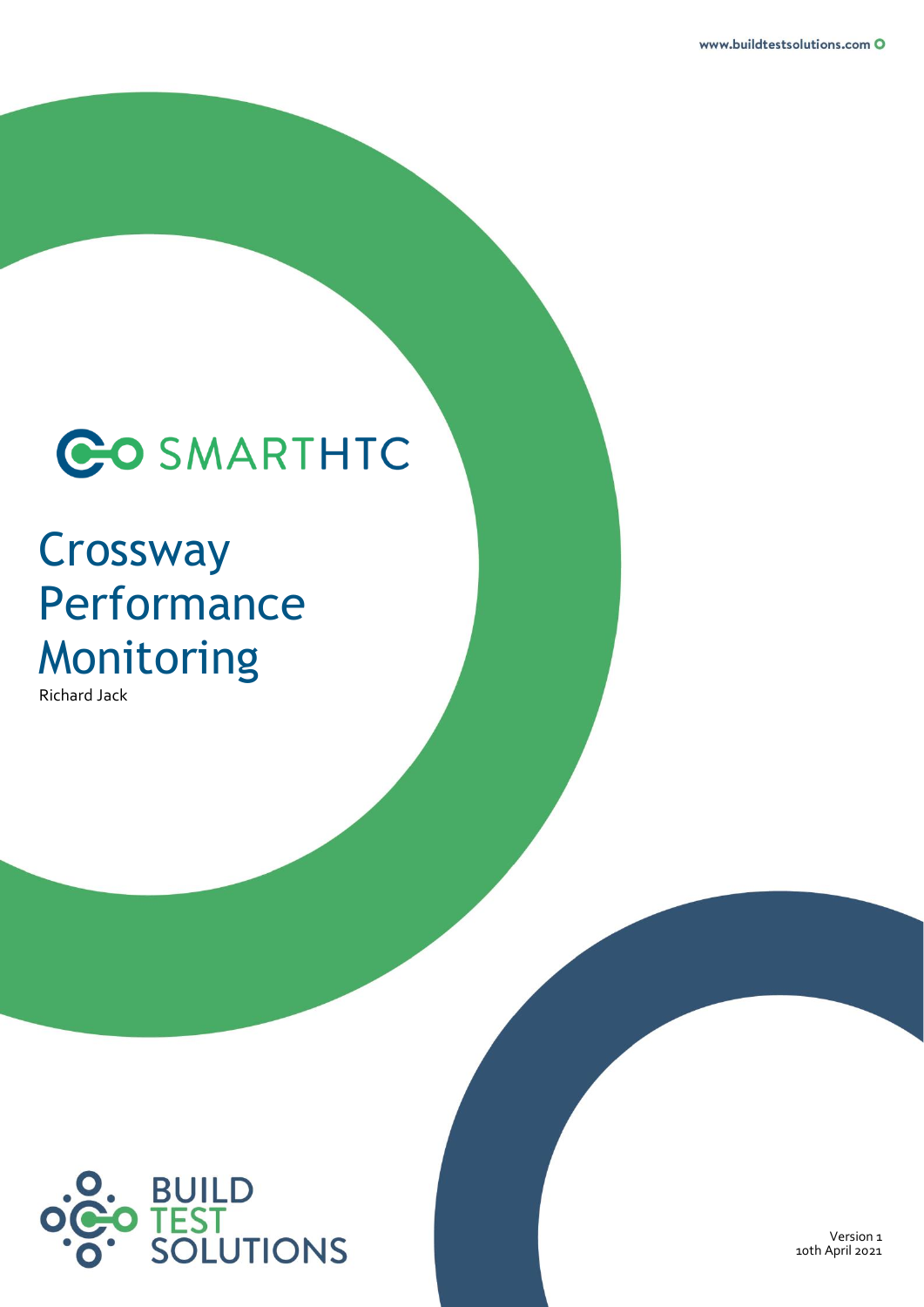## **Crossway Performance Monitoring**

Built in 2009 and featuring on Grand Designs, Crossway was one of the first Passivhaus certified buildings in the UK. Admired for its innovation as well as it's beautiful hand-made parabolic arch, the highlyacclaimed project proves that clever architecture need not be expensive. Crossway was built by Richard and Sophie Hawkes and since its constriction has served as a family home and has been used to test out the latest eco-technology. Richard and Sophie have continued to build unique, energy conscious homes through their practice, Hawkes Architecture.



Twelve years after its construction, the thermal performance of Crossway was measured using SmartHTC, an innovative measurement method developed by Build Test Solutions. SmartHTC is based on temperature and energy monitoring carried out over at least three weeks while the house is occupied as normal. The thermal performance is calculated using a simple online interface.

Richard completed the measurement himself, with a keen awareness of the importance of delivering asbuilt as well as as-designed energy performance, using the measurement as a trial of the practicality of carrying out further measurements in other Hawkes Architecture projects.

The SmartHTC measurement showed that Crossway has excellent thermal performance. This is measured by the 'Heat Transfer Coefficient', which is a measure of the rate of heat loss for each degree of temperature difference between inside and out. To allow comparison between buildings the Heat Transfer Coefficient is divided by the floor area of the house, termed the 'Heat Loss Parameter'. A lower number reflects less heat loss and hence less heat required to keep the building warm.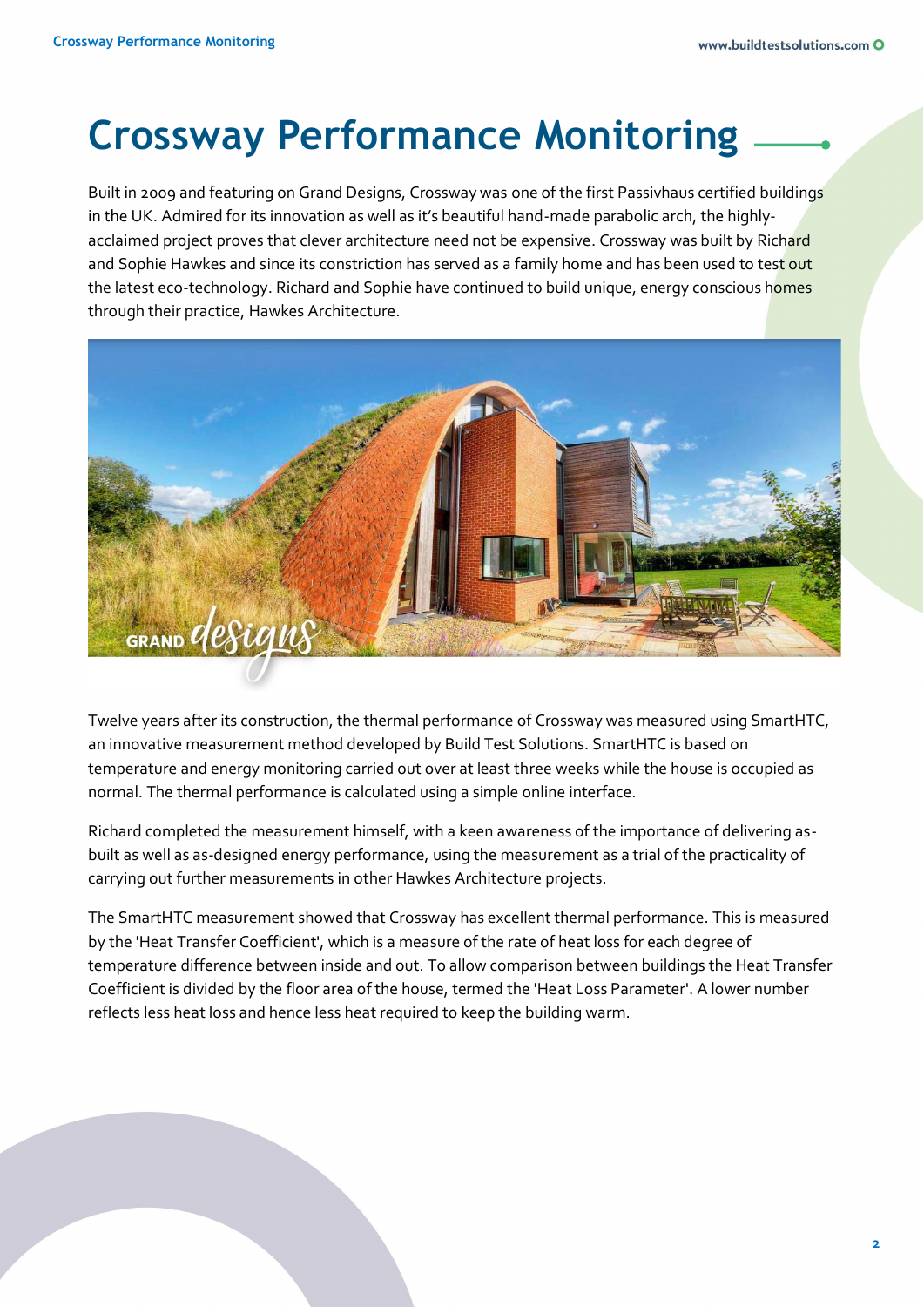## **Thermal Performance**

HEAT TRANSFER COEFFICIENT (HTC)

 $240$  W/K

HEAT LOSS PARAMETER (HLP)

 $0.9$  w/m<sup>2</sup>K

HLP RATING **Excellent** 





The SmartHTC results demonstrate that the energy efficient ambitions of the Passivhaus design are still being realised twelve years after construction. The measured performance is similar to the predicted performance at design stage by the Passivhaus Planning Package (PHPP), with the prediction within the confidence interval of the measurement.

Buildings often have worse than expected thermal performance, the so called 'performance gap', so demonstrating as-expected performance is another validation of the design, construction and operation of this unique house. Richard Hawkes reflected on the SmartHTC results:

*"It's reassuring to see the data. We've always known that the house is comfortable and cheap to run but it's still good to see it in numbers. After living in the house for 12 years and bringing up a young family we've sort of got used to how well the house works so haven't been so focussed on "being efficient" in recent years. We know from all this time living in the house that bills are negligible so we feel we can just enjoy the house in the comfort of knowing that it doesn't use much energy."*

The temperature inside the house was comfortable throughout the measurement period, varying between a minimum of 17°C and a maximum of 25°C with an average of 20°C through a period of cool weather in the week of the monitoring.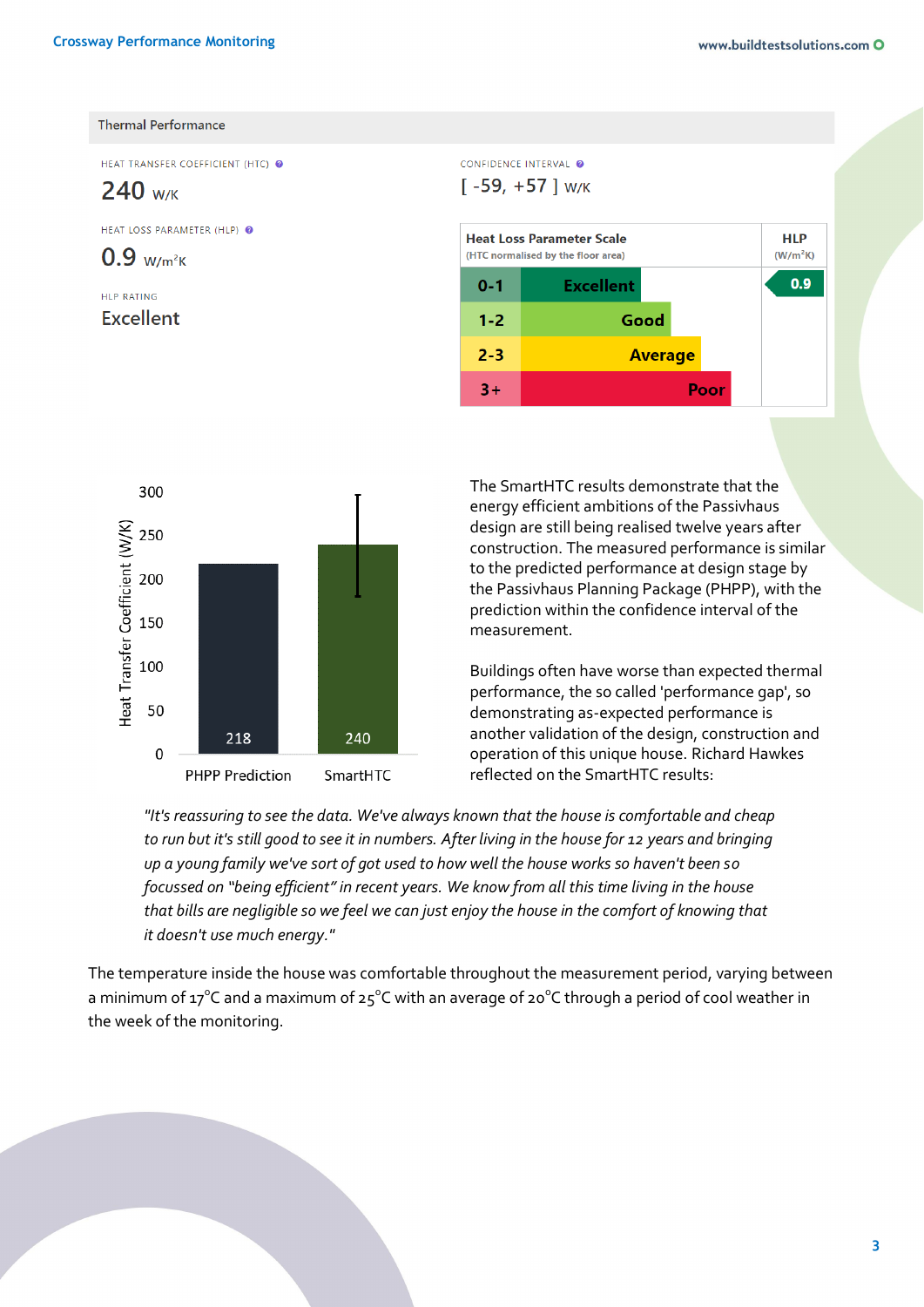

The temperature was pretty consistent throughout the day during the monitoring, but slightly warmer overnight.



There was some variation between the temperature in the different room, with the hallway having the lowest and the utility room having the highest temperature.

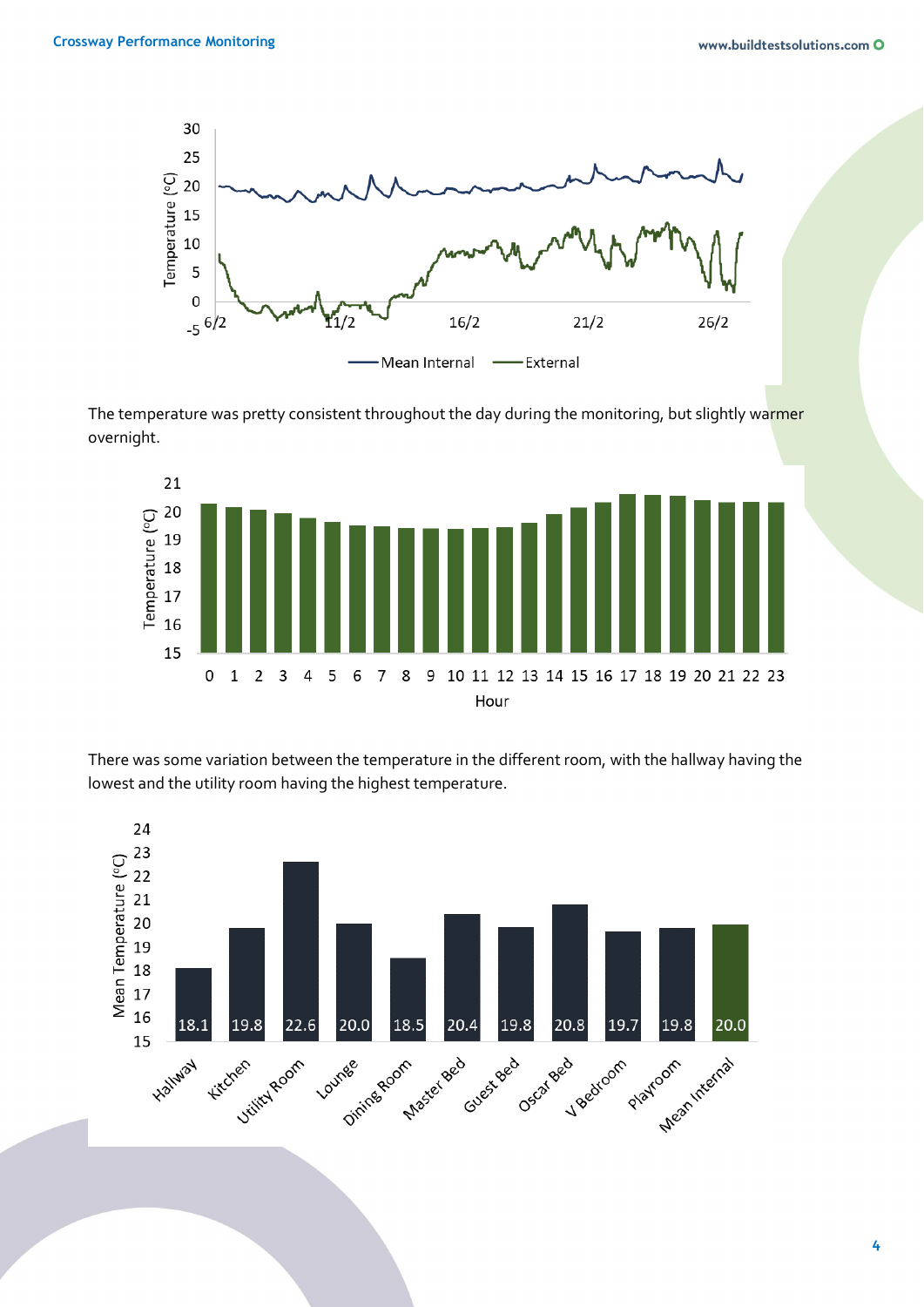The temperature monitoring was carried out using discrete sensors placed around the house, the sensors can be placed in discrete locations so that they don't interrupt the normal use of the house. Energy monitoring was carried out by simple manual readings of the service and PV generation meters taken at the start and end of the temperature monitoring.

*"After we distributed the temperature sensors on shelves around the house we just forgot they were there. I just set a diary reminder to pick them up 3 weeks later. It really couldn't have been easier." -* Richard Hawkes



The calculation is carried out in a browser interface, which allows data entry about the building through simple forms and drag and drop upload of the temperature sensor files. The performance measurement results are returned through the same interface.

| <b>o</b> COS MART<br><b>面</b> Buildings & Tools > ⑦ Help |                |                              |                | Profile                      | Logout |
|----------------------------------------------------------|----------------|------------------------------|----------------|------------------------------|--------|
| <b>Edit Building</b>                                     |                |                              |                | Account: Hawkes Architecture |        |
| 1<br><b>Building Information</b>                         |                | മ<br><b>Measurement Data</b> |                | <b>Calculation Result</b>    |        |
| <b>Building Details</b>                                  |                |                              |                | <b>REQUIRED</b>              |        |
| My Reference @                                           |                |                              |                |                              |        |
| <sup>二</sup> 000 Crossway                                |                |                              |                |                              |        |
| Postcode <sup>2</sup>                                    |                | Latitude 2                   | Longitude      |                              |        |
| $P$ TN12 0JA                                             | <b>OR</b>      | 1 0.00                       | $\lambda$ 0.00 |                              |        |
| Floor Area @                                             |                |                              |                |                              |        |
| $E$ 270.0                                                | m <sup>2</sup> |                              |                |                              |        |

Thinking ahead to integrating performance measurement into the practice's work Richard said:

*"SmartHTC is just what we've needed for over a decade. It's super easy to use, the results are clear and understandable and there's lots of clever number crunching going on behind the scenes to deliver some robust results which we can rely on to inform our design decisions moving forward. Looking forward to this winter when we can measure & test more of our finished homes."*